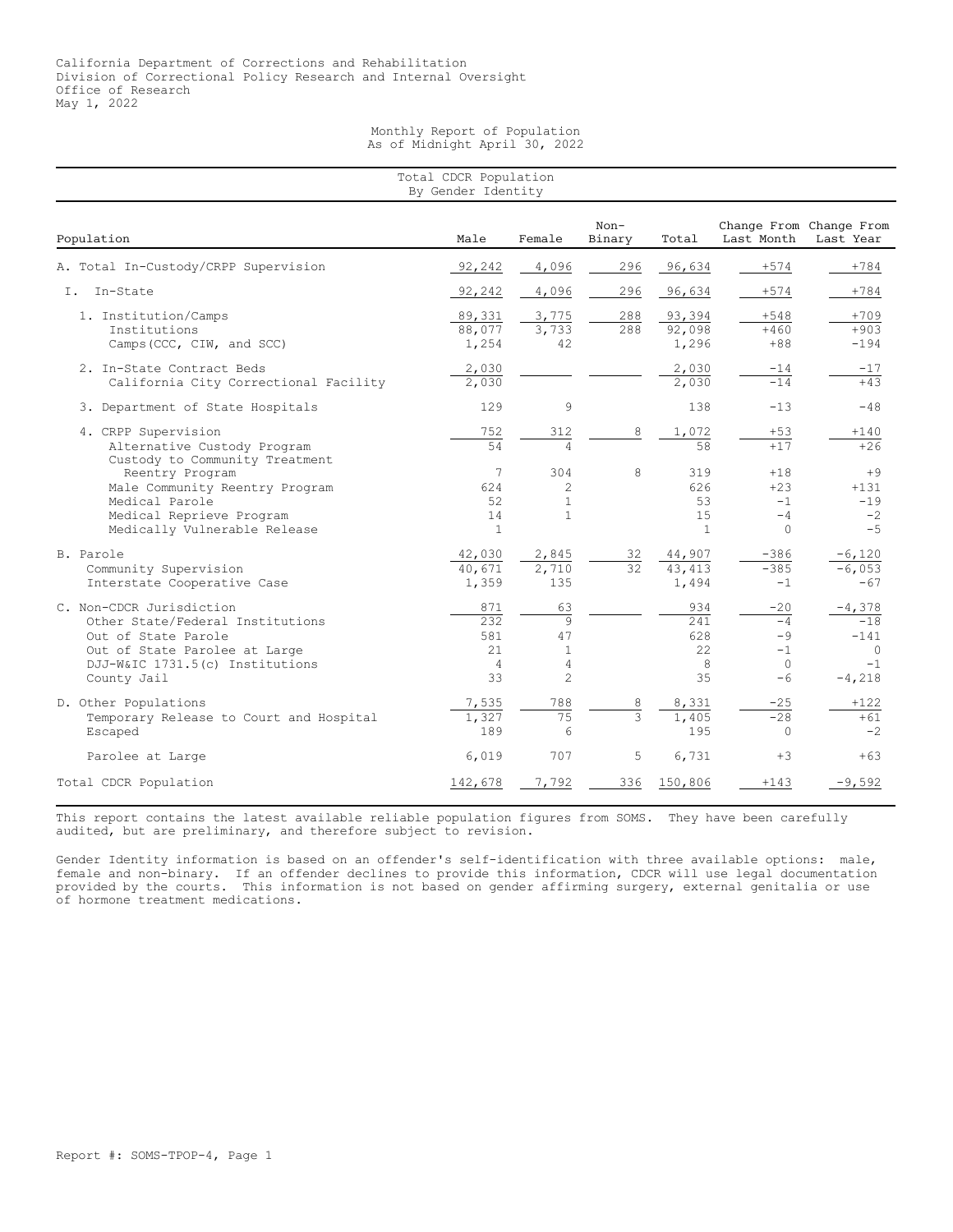## Monthly Report of Population As of Midnight April 30, 2022

## Monthly Institution Population Detail By Gender Identity

|                                                                                                                                                                                    |                                  |                                    | $Non-$                                      |                                  |
|------------------------------------------------------------------------------------------------------------------------------------------------------------------------------------|----------------------------------|------------------------------------|---------------------------------------------|----------------------------------|
| Institutions                                                                                                                                                                       | Male                             | Female                             | Binary                                      | Total                            |
| Avenal State Prison (ASP)<br>Calipatria State Prison (CAL)<br>California Correctional Center (CCC)<br>California Correctional Institution (CCI)                                    | 3,906<br>2,656<br>1,752<br>3,118 | 1                                  | $\mathbf{1}$                                | 3,907<br>2,657<br>1,752<br>3,118 |
| Central California Women's Facility (CCWF)<br>Centinela State Prison (CEN)<br>California Health Care Facility - Stockton (CHCF)<br>California Institution for Men (CIM)            | 135<br>2,902<br>2,148<br>2,632   | 2,018<br>27<br>35                  | 51<br>$\mathbf{1}$<br>$\overline{7}$<br>5   | 2,204<br>2,903<br>2,182<br>2,672 |
| California Institution for Women (CIW)<br>California Men's Colony (CMC)<br>California Medical Facility (CMF)<br>California State Prison, Corcoran (COR)                            | 49<br>3,283<br>1,907<br>3,413    | 931<br>2.5<br>39<br>$\overline{4}$ | 22<br>6<br>$\overline{4}$<br>$\overline{c}$ | 1,002<br>3,314<br>1,950<br>3,419 |
| California Rehabilitation Center (CRC)<br>Correctional Training Facility (CTF)<br>Chuckawalla Valley State Prison (CVSP)<br>Folsom State Prison (FOL)                              | 2,308<br>3,980<br>2,347<br>2,731 | 2                                  | $\mathbf{1}$<br>$\mathbf{1}$                | 2,308<br>3,983<br>2,348<br>2,731 |
| Folsom Women's Facility (FWF)<br>High Desert State Prison (HDSP)<br>Ironwood State Prison (ISP)<br>Kern Valley State Prison (KVSP)                                                 | 13<br>2,359<br>1,992<br>3,152    | 193<br>2<br>34                     | 10<br>2<br>9                                | 216<br>2,363<br>1,992<br>3,195   |
| California State Prison, Los Angeles County (LAC)<br>Mule Creek State Prison (MCSP)<br>North Kern State Prison (NKSP)<br>Pelican Bay State Prison (PBSP)                           | 2,630<br>3,666<br>4,071<br>1,817 | $\mathfrak{D}$<br>124<br>3         | 8<br>52<br>$\mathbf{1}$                     | 2,640<br>3,842<br>4,075<br>1,817 |
| Pleasant Valley State Prison (PVSP)<br>RJ Donovan Correctional Facility (RJD)<br>California State Prison, Sacramento (SAC)<br>California Substance Abuse Treatment Facility (SATF) | 2,560<br>3,202<br>1,867<br>4,312 | 107<br>39<br>99                    | 31<br>9<br>32                               | 2,560<br>3,340<br>1,915<br>4,443 |
| Sierra Conservation Center (SCC)<br>California State Prison, Solano (SOL)<br>San Ouentin State Prison (SO)<br>Salinas Valley State Prison (SVSP)                                   | 2,658<br>3,243<br>3,125<br>2,782 | 20<br>61                           | $\mathbf{1}$<br>13<br>19                    | 2,659<br>3,243<br>3,158<br>2,862 |
| Valley State Prison (VSP)<br>Wasco State Prison (WSP)                                                                                                                              | 2,946<br>3,669                   | 1<br>8                             |                                             | 2,947<br>3,677                   |
| Institution Total                                                                                                                                                                  | 89,331                           | 3,775                              | 288                                         | 93,394                           |

Gender Identity information is based on an offender's self-identification with three available options: male, female and non-binary. If an offender declines to provide this information, CDCR will use legal documentation provided by the courts. This information is not based on gender affirming surgery, external genitalia or use of hormone treatment medications.